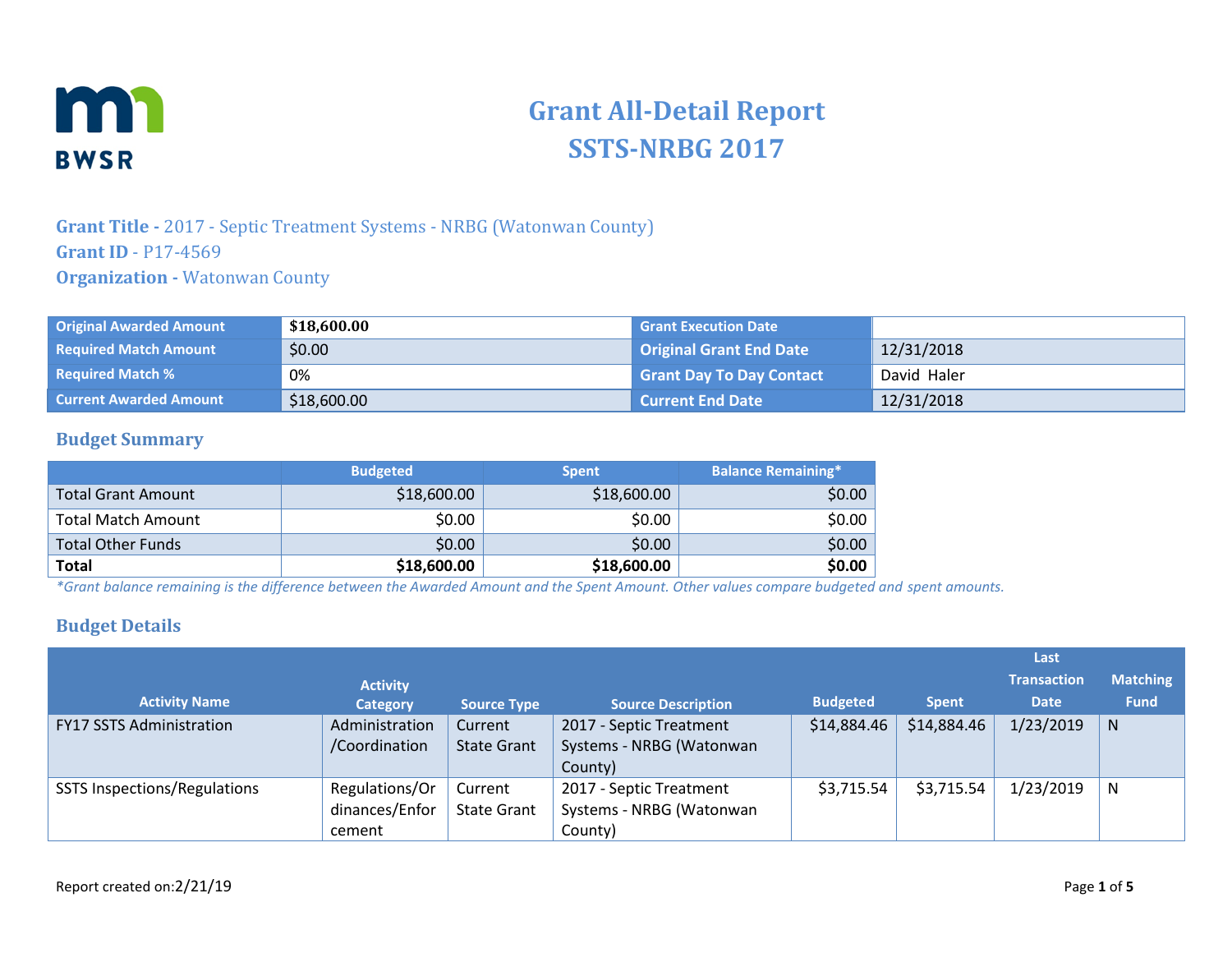# **Activity Details Summary**

| <b>Activity Details</b>             | <b>Total Action Count</b> | Total Activity Mapped | <b>Proposed Size / Unit</b> | <b>Actual Size / Unit</b> |
|-------------------------------------|---------------------------|-----------------------|-----------------------------|---------------------------|
|                                     |                           |                       |                             |                           |
| <b>Proposed Activity Indicators</b> |                           |                       |                             |                           |
|                                     |                           |                       |                             |                           |

| <b>Activity Name</b>            | <b>Indicator Name</b> | <b>Value &amp; Units</b> |       | <b>Waterbody Calculation Tool</b> | <b>Comments</b> |
|---------------------------------|-----------------------|--------------------------|-------|-----------------------------------|-----------------|
|                                 |                       |                          |       |                                   |                 |
| <b>Final Indicators Summary</b> |                       |                          |       |                                   |                 |
| <b>Indicator Name</b>           |                       | <b>Total Value</b>       | Unitl |                                   |                 |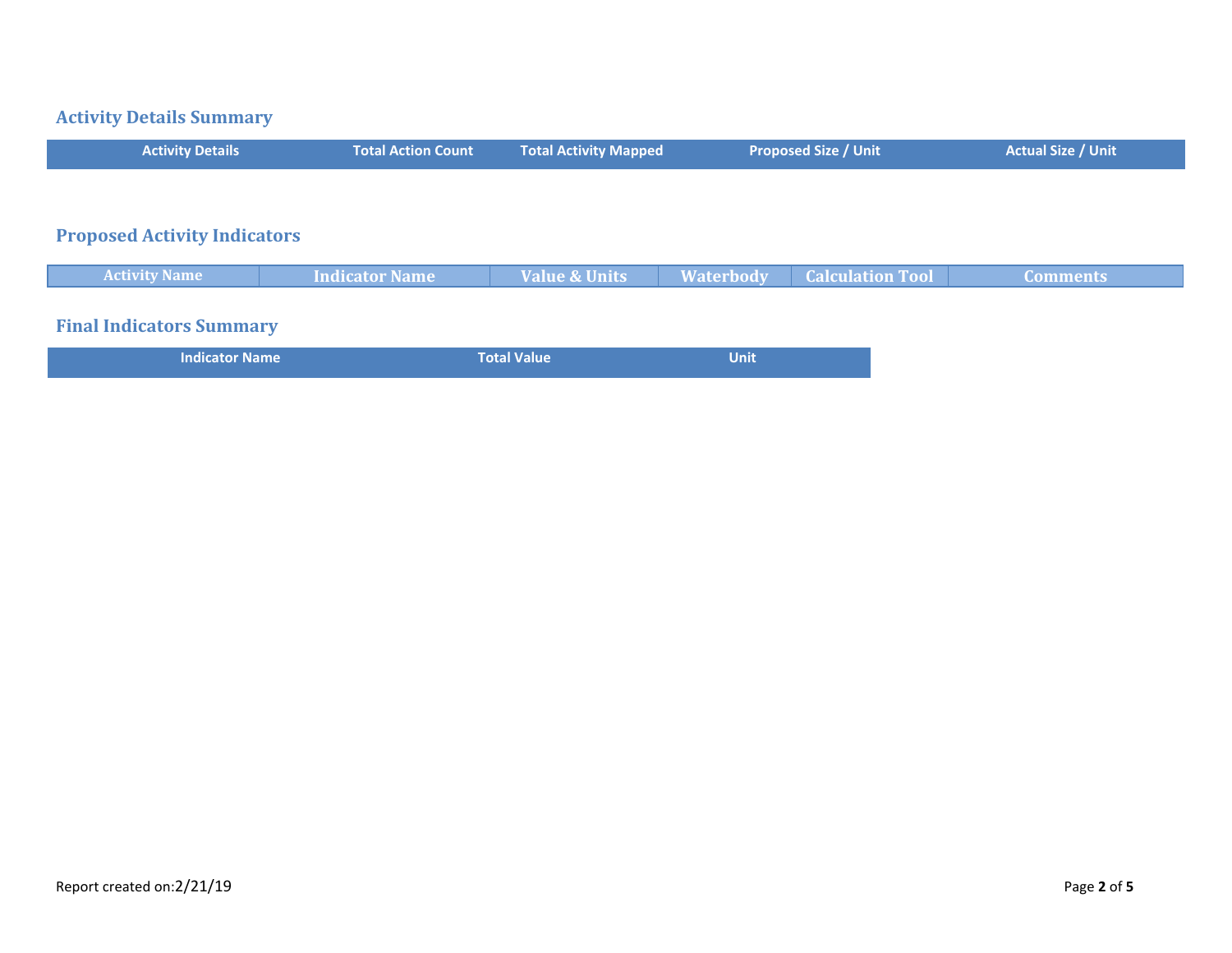# **Grant Activity**

| <b>Grant Activity - FY17 SSTS Administration</b> |                                                                                                                                                                                                                                                                                                                                                                                                                                                                                                                                                                                                                                                |                 |           |  |
|--------------------------------------------------|------------------------------------------------------------------------------------------------------------------------------------------------------------------------------------------------------------------------------------------------------------------------------------------------------------------------------------------------------------------------------------------------------------------------------------------------------------------------------------------------------------------------------------------------------------------------------------------------------------------------------------------------|-----------------|-----------|--|
| <b>Description</b>                               | Continue to work with property owners to assure proper siting, design and installation of SSTS systems. Create and maintain<br>records of construction and certification activities. Attend required inspector certification and licensing classes. Prepare                                                                                                                                                                                                                                                                                                                                                                                    |                 |           |  |
|                                                  | annual MPCA SSTS Report.                                                                                                                                                                                                                                                                                                                                                                                                                                                                                                                                                                                                                       |                 |           |  |
| <b>Category</b>                                  | ADMINISTRATION/COORDINATION                                                                                                                                                                                                                                                                                                                                                                                                                                                                                                                                                                                                                    |                 |           |  |
| <b>Start Date</b>                                | $1$ -Jan- $17$                                                                                                                                                                                                                                                                                                                                                                                                                                                                                                                                                                                                                                 | <b>End Date</b> | 31-Dec-18 |  |
| <b>Has Rates and Hours?</b>                      | No                                                                                                                                                                                                                                                                                                                                                                                                                                                                                                                                                                                                                                             |                 |           |  |
| <b>Actual Results</b>                            | Provided assistance and information to property owners relating to rules, siting, inspection, and maintenance of new and<br>existing septic systems. Staff also attended training and completed reporting for the MPCA on the SSTS program, and worked<br>on updating the local SSTS filing system. See attached SSTS Report.<br><b>2017 GRANT EXPENSES:</b><br>\$3593.35- K Schlomann partial 2017 SSTS Admin Hrs (billed at \$31.67/Hr)<br>\$9257.96- D Haler 2017 SSTS Admin Hrs (billed at \$47.66/Hr)<br>2017 TOTAL GRANT EXP: \$12851.31<br>2018 GRANT EXPENSE:<br>\$2033.15- D Haler Partial 2018 SSTS Admin Hrs. billed at \$51.09/Hr. |                 |           |  |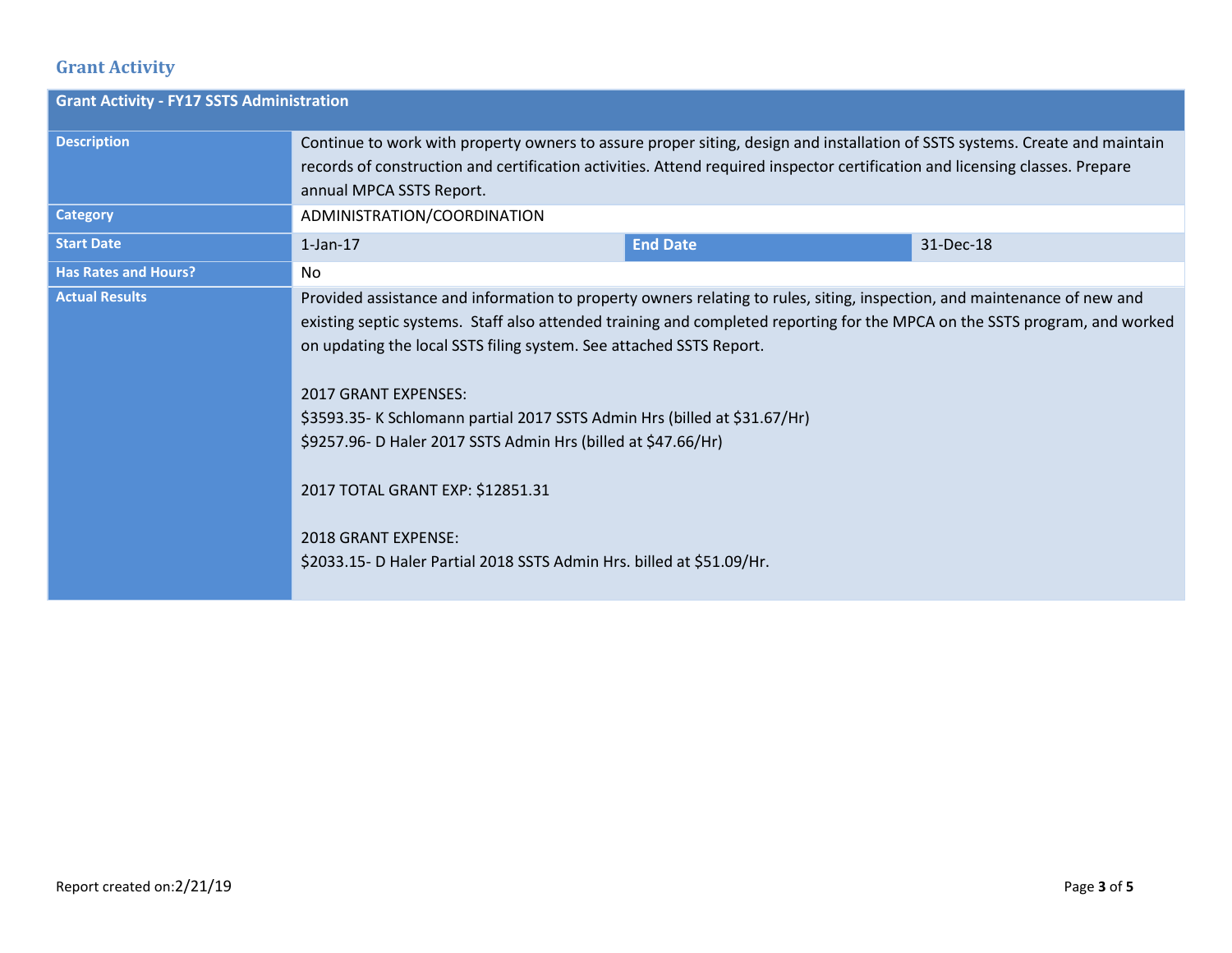| <b>Grant Activity - SSTS Inspections/Regulations</b> |                                                                                                                            |                 |           |  |
|------------------------------------------------------|----------------------------------------------------------------------------------------------------------------------------|-----------------|-----------|--|
| <b>Description</b>                                   | Inspect SSTS installation and repairs to verify that they are done in accordance with Watonwan County and State of         |                 |           |  |
|                                                      | Minnesota regulations.                                                                                                     |                 |           |  |
| <b>Category</b>                                      | REGULATIONS/ORDINANCES/ENFORCEMENT                                                                                         |                 |           |  |
| <b>Start Date</b>                                    | $1$ -Jan- $17$                                                                                                             | <b>End Date</b> | 31-Dec-18 |  |
| <b>Has Rates and Hours?</b>                          | No.                                                                                                                        |                 |           |  |
| <b>Actual Results</b>                                | Staff inspected SSTS installation and repairs to verify that they are done in accordance with Watonwan County and State of |                 |           |  |
|                                                      | Minnesota regulations.                                                                                                     |                 |           |  |
|                                                      | <b>2017 GRANT EXPENSES:</b>                                                                                                |                 |           |  |
|                                                      |                                                                                                                            |                 |           |  |
|                                                      | \$2502.15- D Haler 2017 SSTS Insp/Reg Hrs (billed at \$47.66/Hr)                                                           |                 |           |  |
|                                                      | TOTAL 2017 GRANT EXP: \$2502.15                                                                                            |                 |           |  |
|                                                      |                                                                                                                            |                 |           |  |
|                                                      | <b>2018 GRANT EXPENSES:</b>                                                                                                |                 |           |  |
|                                                      | \$1213.39- D Haler 2018 SSTS Insp Hrs. billed at \$51.09/Hr.                                                               |                 |           |  |

### **Grant Attachments**

| <b>Document Name</b>        | <b>Document Type</b>      | <b>Description</b>                                            |
|-----------------------------|---------------------------|---------------------------------------------------------------|
| <b>2017 Billable Rates</b>  | Grant                     | 2017 - Septic Treatment Systems - NRBG (Watonwan County)      |
| 2017 NRBG Addendum          | <b>Grant Agreement</b>    | 2017 Natural Resources Block Grant Addendum - Watonwan County |
| 2017 NRBG Addendum executed | <b>Grant Agreement</b>    | 2017 Natural Resources Block Grant Addendum - Watonwan County |
| 2017 SSTS Report            | Grant                     | 2017 - Septic Treatment Systems - NRBG (Watonwan County)      |
| 2018 Grant Billable Rates   | Grant                     | 2017 - Septic Treatment Systems - NRBG (Watonwan County)      |
| 2018 SSTS Report            | Grant                     | 2017 - Septic Treatment Systems - NRBG (Watonwan County)      |
| <b>All Details Report</b>   | <b>Workflow Generated</b> | Workflow Generated - All Details Report - 01/29/2018          |
| <b>All Details Report</b>   | <b>Workflow Generated</b> | Workflow Generated - All Details Report - 03/20/2017          |
| <b>All Details Report</b>   | <b>Workflow Generated</b> | Workflow Generated - All Details Report - 01/23/2019          |
| <b>All Details Report</b>   | <b>Workflow Generated</b> | Workflow Generated - All Details Report - 01/23/2017          |
| <b>All Details Report</b>   | <b>Workflow Generated</b> | Workflow Generated - All Details Report - 03/02/2018          |